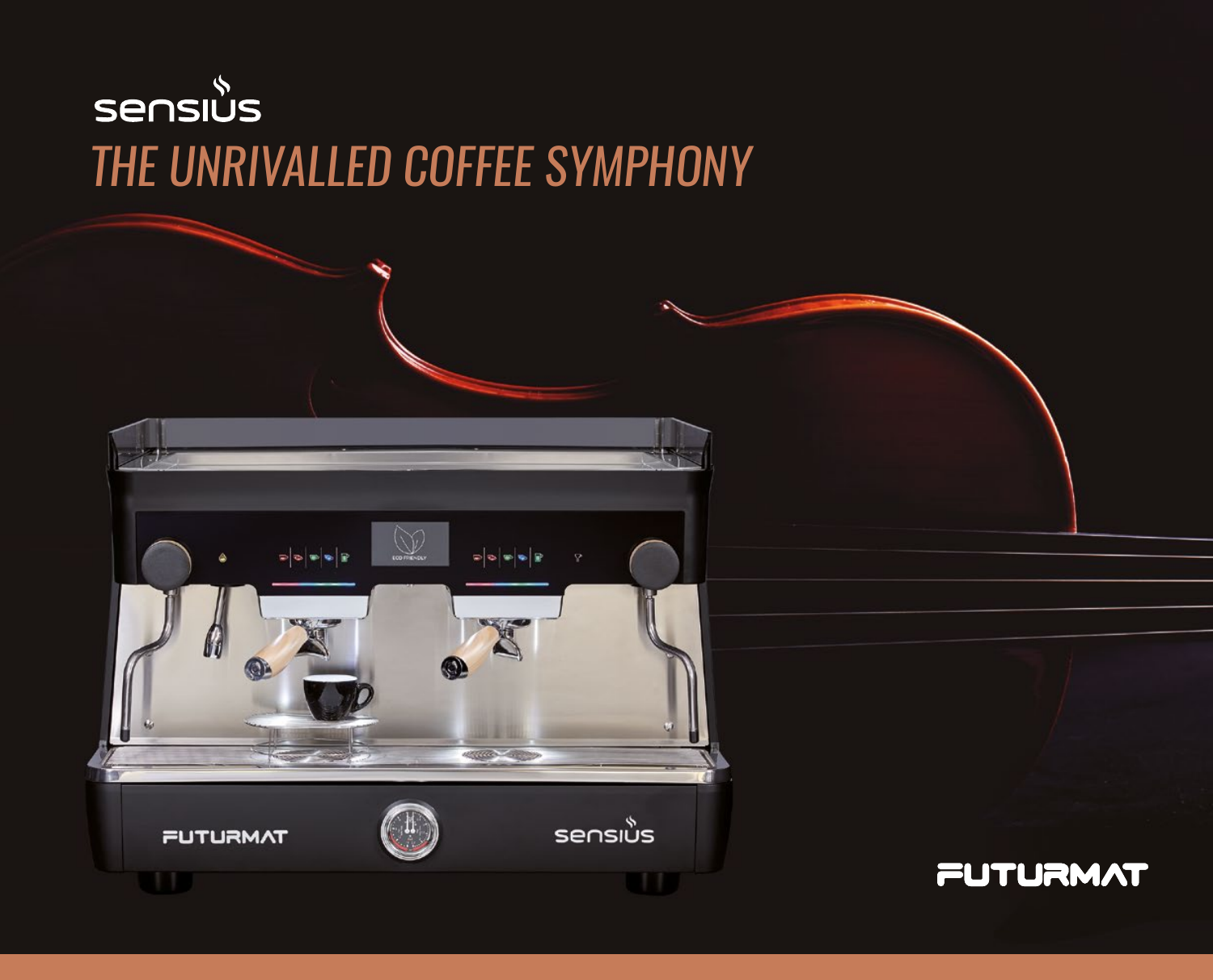# *FUTURMAT SENSIUS*

When words fail, music speaks and it tells us all about **the best barista coffee** from the acclaimed **Futurmat Sensius and Sensius Gold.**

The curtain rises, and we discover a **machine that beats to the rhythm of every coffee blend.** Just like a violin has its individual soul, so too does this machine, achieving pure pleasure, nuances, aromas and intensity in every single cup.

The new **Futurmat premium coffee machines are a symphony for all the senses.** Their flavours reveal each of the instruments of this symphony, one by one: **high performance, beauty, reliability, the latest technological and digital innovations on the market** and a contemporary design that leaves no one indifferent.

Thanks to its **advanced touch display** it is possible to control the doses as well as many other parameters **to achieve the perfect aroma and texture** of the very best espresso coffee.

The Futurmat Sensius and the Sensius Gold are two **extremely reliable machines with an exquisite Italian design** that is sure to delight even **the most demanding baristas and coffee lovers**.

With its two new Sensius models, Quality Espresso has made the dreams of coffee lovers and roast masters around the world come true, bringing everything together in perfect harmony **to make the very best espresso coffee**.

Without a doubt, this is one of the most sought-after professional HoReCa coffee machines on the market.

### *TOP PERFORMANCE AND RELIABILITY FOR THE BEST ESPRESSO EXTRACTION*

## *THE UNRIVALLED COFFEE SYMPHONY*



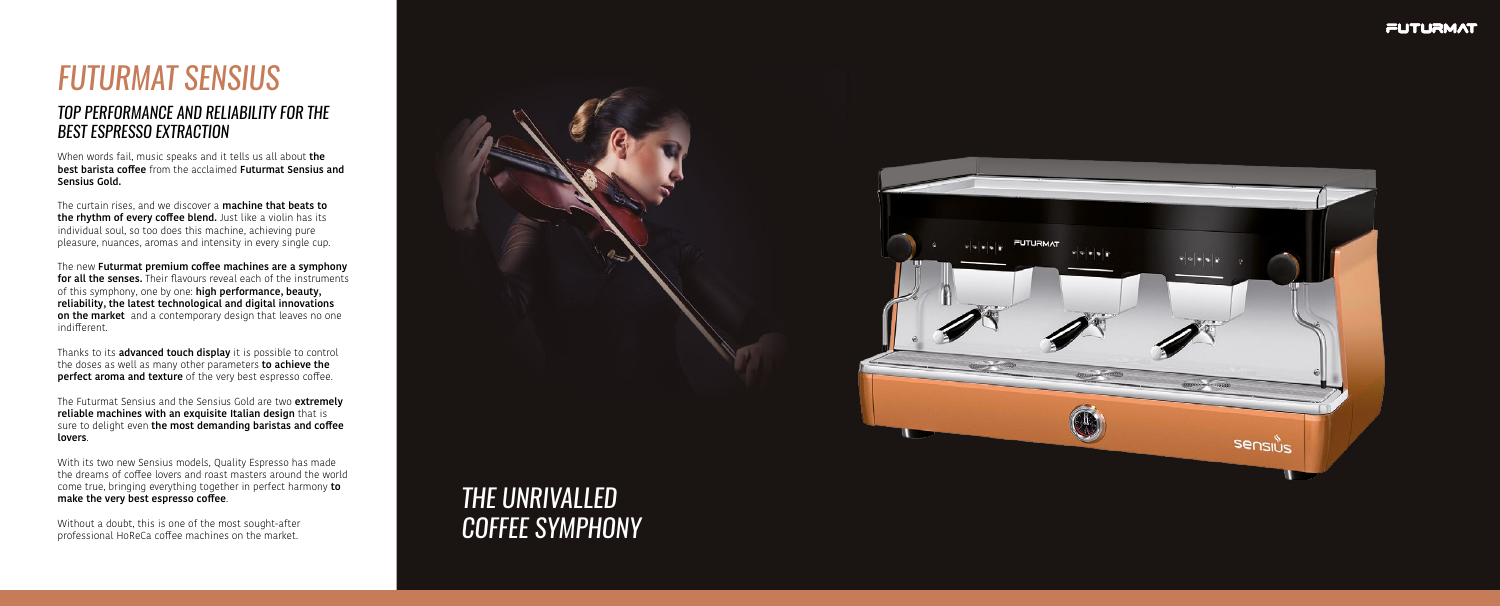## *FULLY EQUIPPED FUTURMAT SENSIUS, FULLY EQUIPPED AS STANDARD*

#### *INTERFACE AND LIGHTING*

#### *CUP WARMING TRAY*

#### *WATER OUTLET*

*DISPLAY*

#### *FILTER HOLDERS*

#### *2 STEAM ARMS*

#### *BOILER*

### *PRESSURE GAUGE*

- · Capacitive control panel
- · LED lighting
- · Illuminated pushbuttons
- · Illuminated work area
- · 16 different colour configurations for
- the icons and progress bar

- $\mathbb{Z}$ · Standard ECO MODE boiler
- · 13/18 litre capacity
- · Power 3700 W / 4800 W
- · Thermally insulated boiler
- · Tap to manually drain the boiler

· For teas · Programmable size and temperature  $\cdot$  Temperature can be adjusted to between 78 and 98° C

· Two rotational stainless steel steam outlets · Easy Latte System

· Warm 2 touch



Intelligent connectivity solution for the control and remote management of efficiency and productivity.



- · High precision
- · Elegant design

· Wood colour (Sensius Gold)

- · Ergonomic
- · Non-slip
- · Electric cup warming tray
- · Power 130 W

· 4.7" LCD scroll touch display

#### (Sensius Gold Model)



*TALL CUPS VERSION AVAILABLE LED ILLUMINATED WORK AREA AUTOMATIC CLEANING CYCLE FILTER HOLDER KIT FOR DIFFERENT CAPSULE FORMATS (OPTIONAL)*



#### *FEET*

- · Hard-wearing
- · Non-slip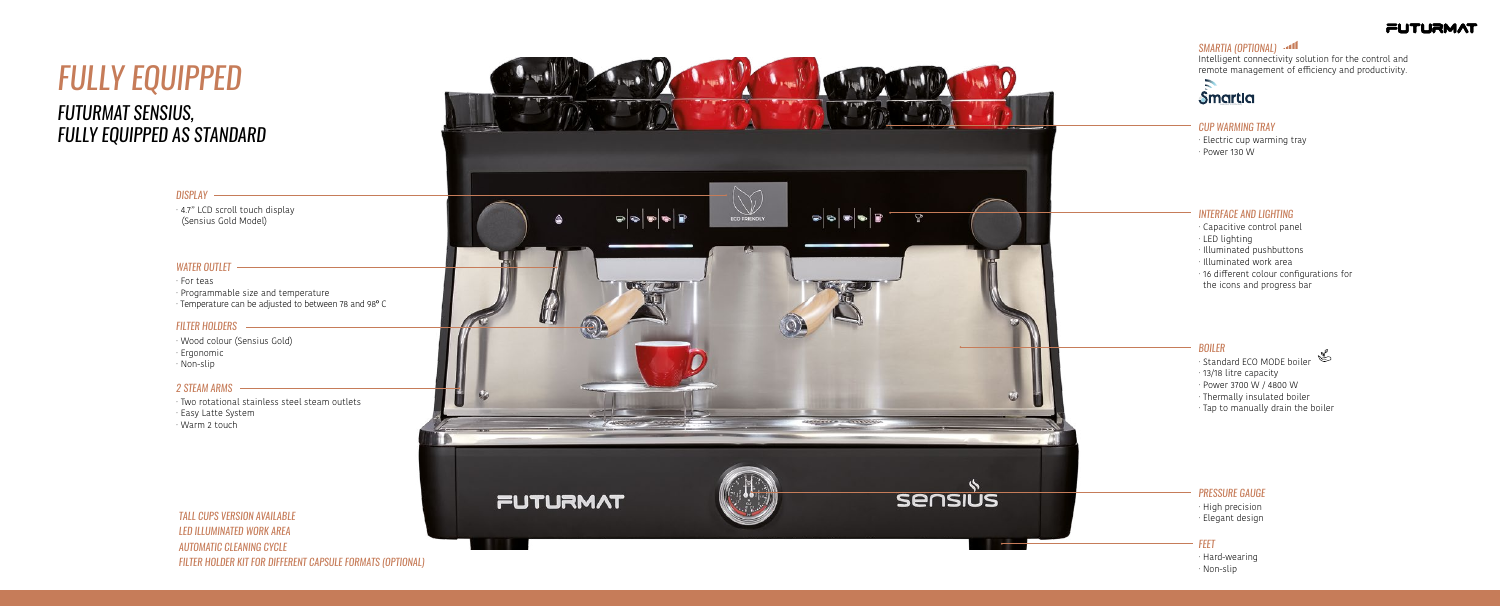# *THE MODELS*

### *Standard features of the Sensius and Sensius Gold models Additional features thanks to the Sensius Gold display*

- High precision pressure gauge
- Touchscreen control panel for dose selection
- TALL CUPS version available, **height from output coffee to grid 123 mm**
- Control of work area illumination and pushbutton colours
- Thermally insulated ECO Mode boiler

### *TOUCH SCREEN STATE-OF-THE-ART PREMIUM QUALITY*

### *SMARTIA (OPTIONAL)*

### *100% COMBINABLE COLOURS.*

### *ADVANCED TECHNOLOGY*

- Alarms and messages on the state-of-the-art scroll screen
- Language selection and help screen
- Coffee servings counter
- Clock and programming
- Boiler, pump pressure and meter monitoring
- Parameter controller
- Preventive maintenance
- Record of interventions
- Standby Mode

The new Futurmat Sensius stands out thanks to its Italian avant-garde inspired design in line with the European minimalist trends. Without a doubt, it is characterised by its quality, robustness and reliability.

The combination of stainless steel with high-quality materials, such as copper, makes the Futurmat Sensius and the Futurmat Sensius Gold the true jewels of professional coffee machines. A real object of desire.

The digital control offers greater quality in the professional

sector.

The new touchscreen panel allows for absolute control of the machine and offers a vast selection of useful functions.



FEATURES



Colour and lighting control **Colour and Lighting** control

Mobile data connection for remote control and management of the efficiency and productivity of the new Futurmat Sensius.

Futurmat Sensius Gold is available in black and the Futurmat Sensius is available in three carefully selected colours that will look fantastic in your cafeteria.

Perfect balance in all phases: controlled pressure, regular and continuous pouring and thermal stability to ensure perfect extraction. The electronic volumetric dosing system allows for up to four different doses of coffee to be selected per group.



| × | Monitorizar<br>Contadores volumétricos |     |  |  |
|---|----------------------------------------|-----|--|--|
|   |                                        |     |  |  |
|   | 300                                    | 385 |  |  |

Volumetric meter monitoring



Water softening cartridge change notification



Selection of languages **Coffee** servings counter





Transfer screensaver and parameters



Boiler temperature and pump pressure monitoring



Tall cups models available

| <b>TECHNICAL DATA</b>                  | <b>SENSIUS</b>    |                   | <b>SENSIUS GOLD</b> |                   |
|----------------------------------------|-------------------|-------------------|---------------------|-------------------|
| <b>TECHNICAL FEATURES</b>              | 2 GROUPS          | 3 GROUPS          | 2 GROUPS            | 3 GROUPS          |
| Dimensions<br>(Height x Width x Depth) | 60 x 81 x 58 cm   | 60 x 105 x 58 cm  | 60 x 81 x 58 cm     | 60 x 105 x 58 cm  |
| Height from output coffee to grid      | 78 mm             | 78 mm             | 78 mm               | 78 mm             |
| Weight                                 | 59 kg             | 72 kg             | 59 kg               | 72 kg             |
| Colours                                | 3000              | 3000              | $1$ $\bullet$       | $1$ $\bullet$     |
| <b>ELECTRICAL DATA</b>                 |                   |                   |                     |                   |
| Voltage                                | 220-240V/50-60 Hz | 220-240V/50-60 Hz | 220-240V/50-60 Hz   | 220-240V/50-60 Hz |
| Total absorbed power                   | 3700 W            | 4800 W            | 3700 W              | 4800 W            |
| Touch screen                           |                   |                   | yes                 | yes               |